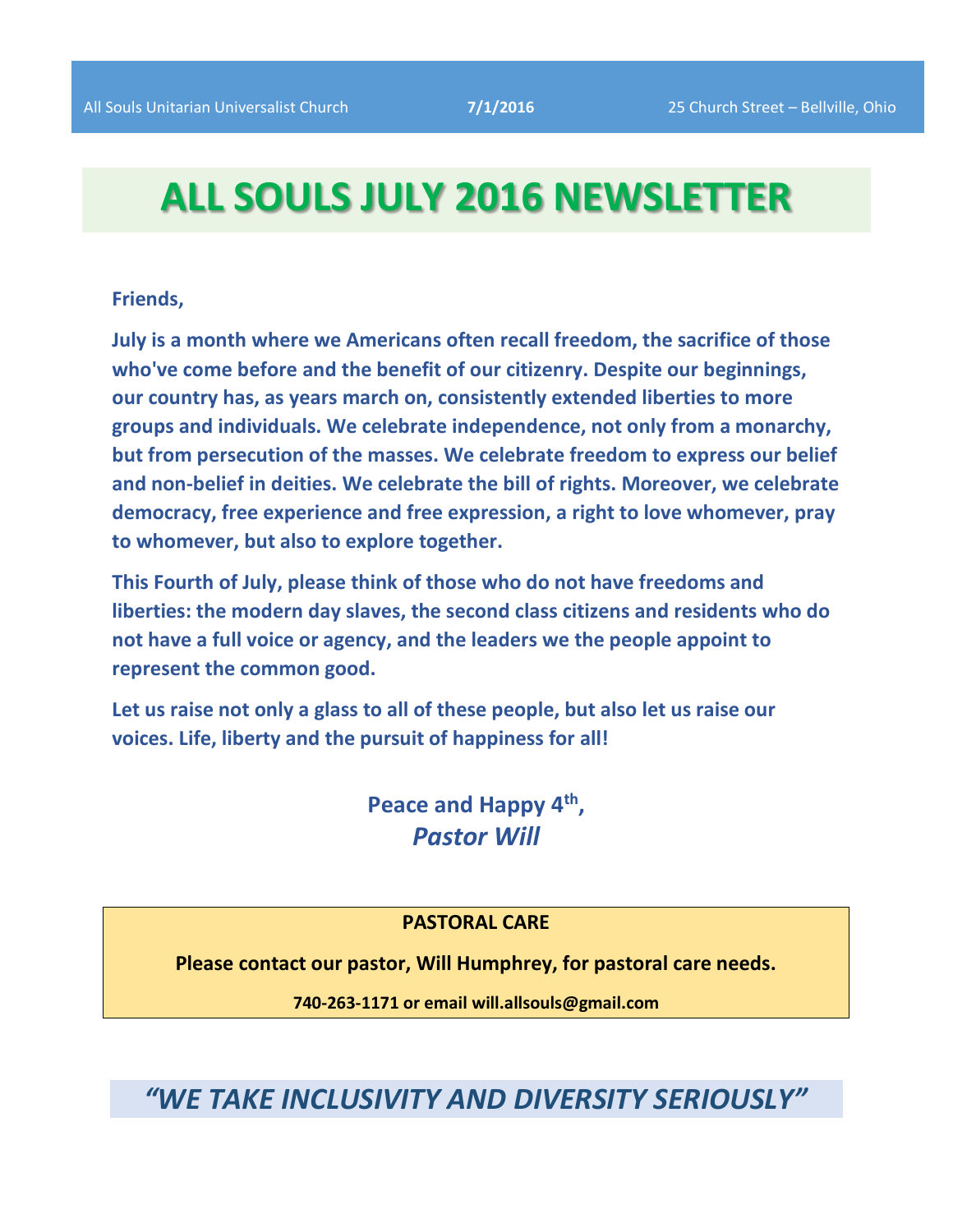# *MESSAGES FROM THE BOARD*

#### **…from Glenn Myers, President**

## **BUMPER STICKER SLOGANS FOR ALL SOULS CHURCH**

We Unitarian Universalists sometimes have difficulty explaining who we are and what we believe. Questions may come from individuals who are sincerely interested in learning about our church, or they may be proposed as a confrontation to the often perceived UU concept of religion. In either case, the onus is on us to clarify the characteristics of our church. And we must remember to do it with love, whatever the attitude of the questioner.

In this day of bumper sticker communication, complex situations or problems are often solved for many by catchy one-liners. Of course, if the slogan stimulates further study or discussion of the matter, it's a good thing.

Perhaps we can use this modern method of communication to stimulate interest and curiosity concerning All Souls UU Church of Bellville. Some examples follow.

Bumper Sticker Slogan: **ALL SOULS OF BELLVILLE IS AN ALTERNATIVE CHURCH.....**

The ellipsis points beg further information. Rationale: The other 20-plus churches in the Bellville area are denominational or independent and all have various interpretations of the Christian Dogma or Doctrine, i.e. the Bible is the Word of God and Jesus Christ is a personal Savior. Whereas, there is no religious test for All Souls membership.

#### Bumper Sticker Slogan: **ALL SOULS IS A LIBERAL CHURCH, BUT.....**

The "but" invites some questions. Rationale: All Souls is a liberal church, but not a church for liberals. It is liberal in that all are welcome - liberals, conservatives, Republicans, Democrats, Independents, all races and ethnic groups, LGBTQ individuals, rich, poor, et al.

Bumper Sticker Slogan: **ALL SOULS CHURCH OF BELLVILLE STANDS ON SEVEN PRINCIPLES.....** Rationale: Unitarian Universalists are bonded by a belief in basic human values, as outlined in the Seven Principles, not by Dogma or Creed. The individual is encouraged to pursue his/her own pathway to spirituality by actively seeking the truth (Principle Number Four). Principle Number One expresses a belief in the inherent worth and dignity of **every person**.

#### Bumper Sticker Slogan: **ALL SOULS CHURCH ---- SOCIAL JUSTICE FOR ALL.....**

Rationale: The All Souls Congregation is strongly committed to the secular mission of supporting equal justice under the law for every individual regardless of race, ethnicity, gender, or sexual orientation - locally and around the world.

The Adult RE session scheduled for July 3 at 9:00 am in the Fellowship Hall is billed as:

#### **"Bumper Sticker Slogans for All Souls UU Church of Bellville"**.

Talking points for explaining and promoting All Souls at the **Gay Pride Event July 22 & 23** and the **Bellville Street Fair September 14-17** will be discussed. Everyone is invited!

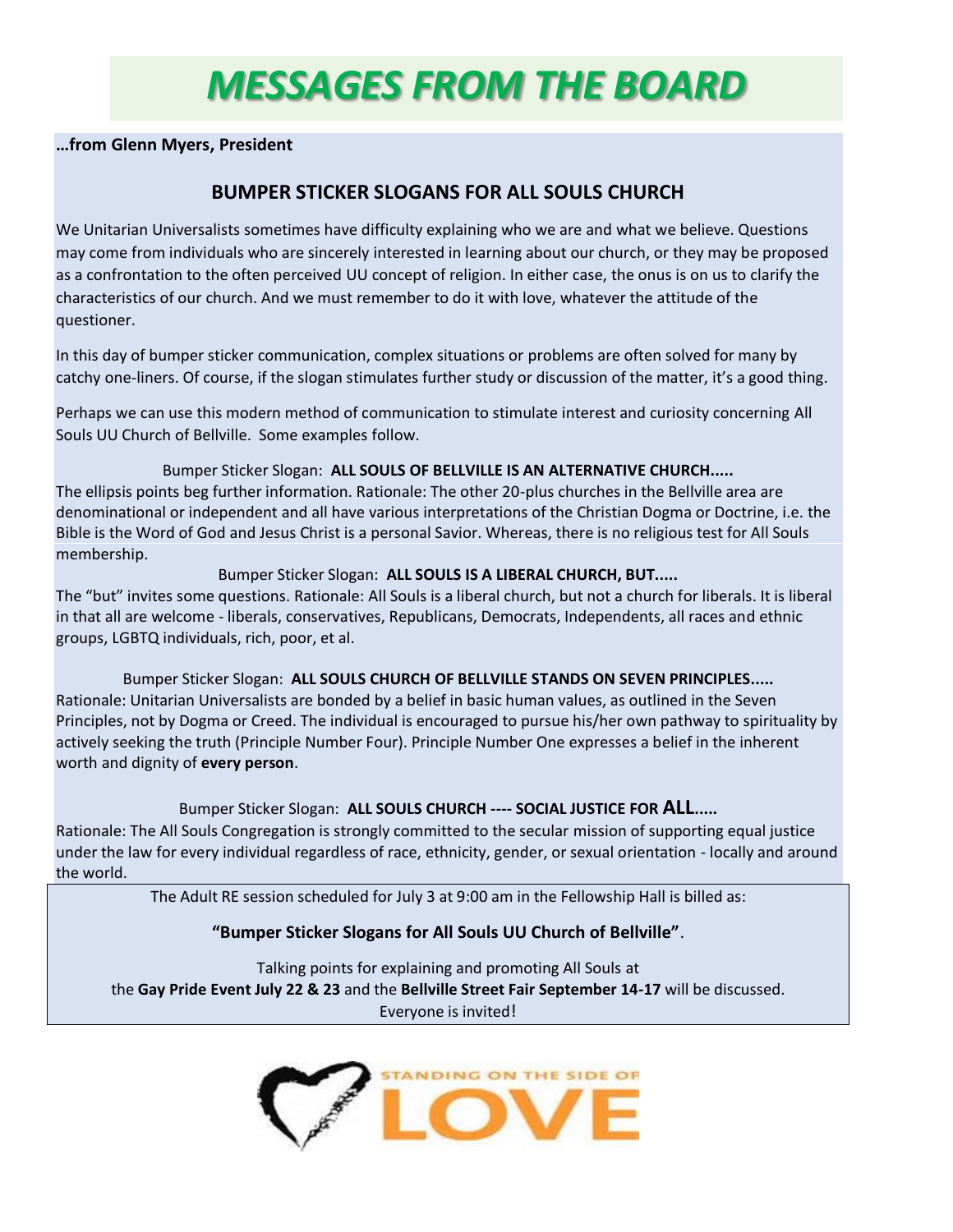| <b>MAY TREASURER'S REPORT</b>        | <b>Average</b><br><b>Attendance: 49</b> |           |
|--------------------------------------|-----------------------------------------|-----------|
|                                      | <b>MAY</b>                              | $Y-T-D$   |
| <b>INCOME</b>                        |                                         |           |
| <b>Pledges</b>                       | 2,476.00                                | 27,620.00 |
| <b>Offerings</b>                     | 420.00                                  | 6,224.00  |
| <b>Maintenance Fund</b>              | .00                                     | 4,390.00  |
| <b>Kenya Coin Collection</b>         | 63.07                                   | 1,052.50  |
| <b>Rummage Sale</b>                  | 50.00                                   | 2,216.50  |
| <b>Recycle</b>                       | .00                                     | 46.98     |
| <b>Minister's Discretionary Fund</b> | .00                                     | $-400.00$ |
| <b>Fundraising Expenses Account</b>  | .00                                     | 522.31    |
| <b>Sanctuary Renovation Fund</b>     | 589.50                                  | 3,065.84  |
| <b>Sweet Success Fundraiser</b>      | 12.00                                   | 136.00    |
| 2016-2017 Pledges                    | 400.00                                  | 400.00    |
| <b>Other</b>                         | 69.87                                   | 507.09    |
| <b>TOTAL</b>                         | 4,080.44*                               | 45,781.22 |
| <b>EXPENSES</b>                      | 4,870.50**                              | 42,086.03 |
| <b>DIFFERENCE</b>                    | $-790.06$                               | 3,695.19  |

**\*A monthly income of \$3,645.50 is required in order to meet annual expenses of \$43,746.00.**

**\*\*Expenses Other than "Usual" Gay Pride Parade - \$225.00 UUA Dues - \$795.00 OMD Dues - \$335.00**

# **MAY PLEDGE REPORT**

| <b>Total Units</b><br><b>Total Pledges</b> | 31<br>24   |           |  |
|--------------------------------------------|------------|-----------|--|
|                                            | <b>MAY</b> | $Y-T-D$   |  |
| <b>Amount Pledged</b>                      | 3,160.00   | 28,222.00 |  |
| <b>Amount Received</b>                     | 2,471.00   | 27,564.00 |  |
| <b>VARIANCE</b>                            | $-689.00$  | $-658.00$ |  |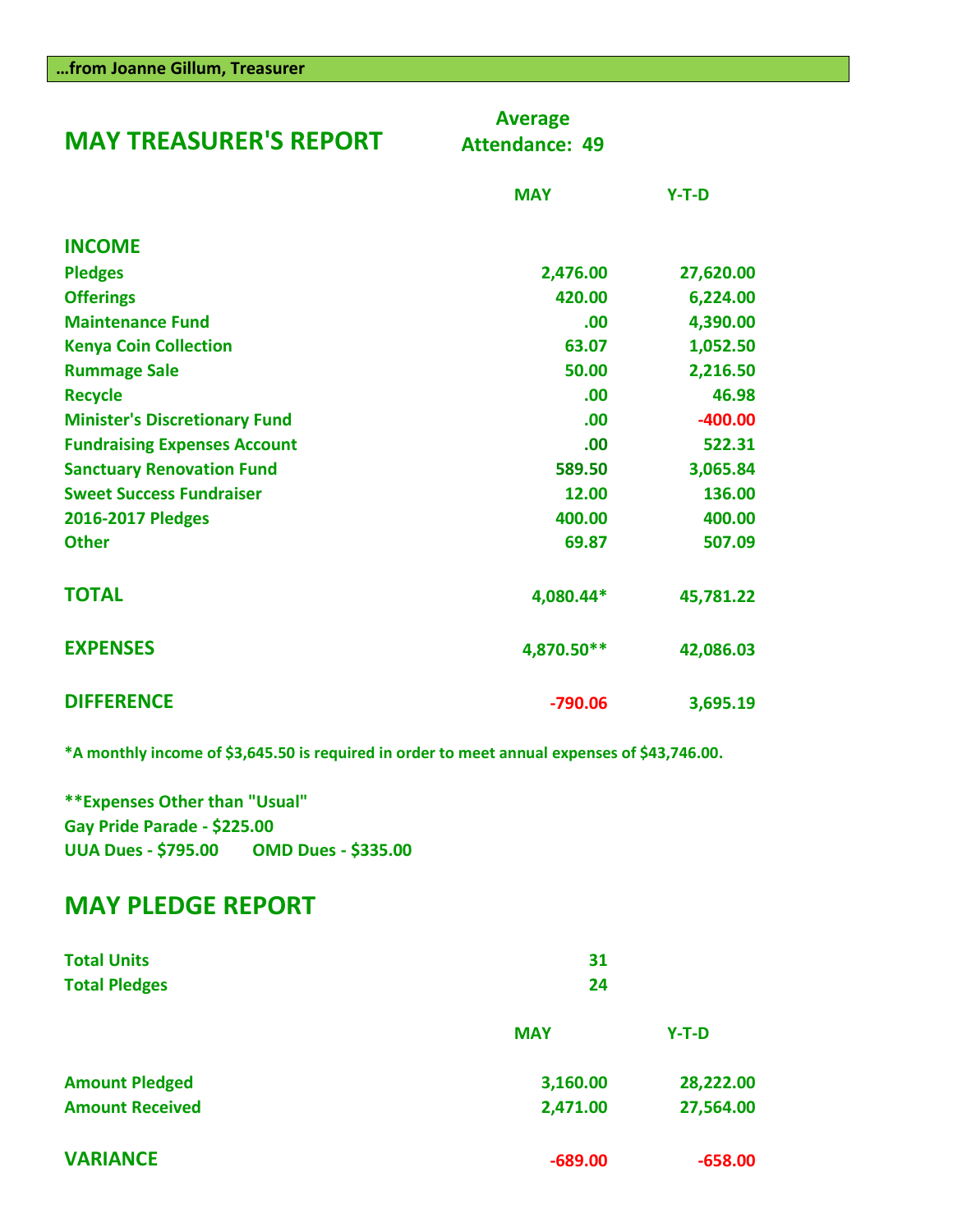#### **…from Chuck Rhodes, Building & Maintenance Trustee**

The focus during the month of June has been three fold.

- 1. Prepare for and clean up after the Summer Bazaar on June 18. This was completed June 25.
- 2. Conduct a Key Inventory according to the recently established procedure. Those having assigned keys are being contacted and numbers assigned. We have several keys that had been issued, and those individuals have either moved or are deceased. The initial survey looks good, and sign out sheets should be completed by mid-July.
- 3. Complete lawn project south of the church. On June 27, a load of top soil was delivered and spread in the area where the pine tree was removed. Grass seed spread on the top soil, watered, and covered with straw. The areas on either side of the front entrance, as well as by the side entrance, were also given the same treatment. Hopefully, within 14 days, grass should be showing. These areas have been taped off to reduce traffic flow.

**Until next time, enjoy the warm weather.**

#### **All Souls Public Screening of "Dream On" with John Fugelsang An Epic Road Trip in Search of the Vanishing American Dream Wednesday, July 13 @ 6:00 pm at All Souls**



Brian Moore will be creating a public event with detailed information via Facebook, made open for the public to share with friends of friends.

#### **Pagan and Earth Based Spirituality Ceremony, Drum Circle & Potluck Saturday, July 23 @ 6:00 pm at the Home of Jacqueline & Brian Moore 3072 State Route 430 – Mansfield, OH**

Following our Potluck at 6:00 pm, we will share together in an Earth Based Pagan Ceremony led by Rev. James "Seamus" Dillard at 8:00 pm, which will be a druid style ritual for "Lugh", and then the Drum Circle. Please bring a covered dish. Drinks are welcome, but please BYOB. Tents for overnighters welcome, and don't forget your drum! For more information, please contact Brian Moore at 419-589-7707.

Rev. James "Seamus" Dillard has been active in the Columbus Ohio Pagan community for over 17 years and has been a member of ADF (Ár nDraíocht Féin: A Druid Fellowship), RDNA (Reformed Druids of North America) and founder of The Columbus Sanctuary. He has served ADF both locally and internationally, including as Vice Arch Druid, Warrior Guild Chief and Senior Druid. Seamus has co-written or contributed to three books, "Fire on our Hearth", "Call of the Crane" and "Pagan Fires: Ritual Fundamentals" and wrote the ADF Warrior's Guild 1<sup>st</sup> Circle Training Program and companion book "Modern Day Warrior". He is currently writing a book on root-working. Seamus has also given workshops around the US, including Universal Life Expo, Earth Warriors Festival, Desert Magic Festival, Trillium Gathering, Wellspring Festival, Summerlands Festival, Sirius Rising Festival, and Starwood Festival, among others. He follows Hoodoo, Asatru' (Norse) and Druid paths.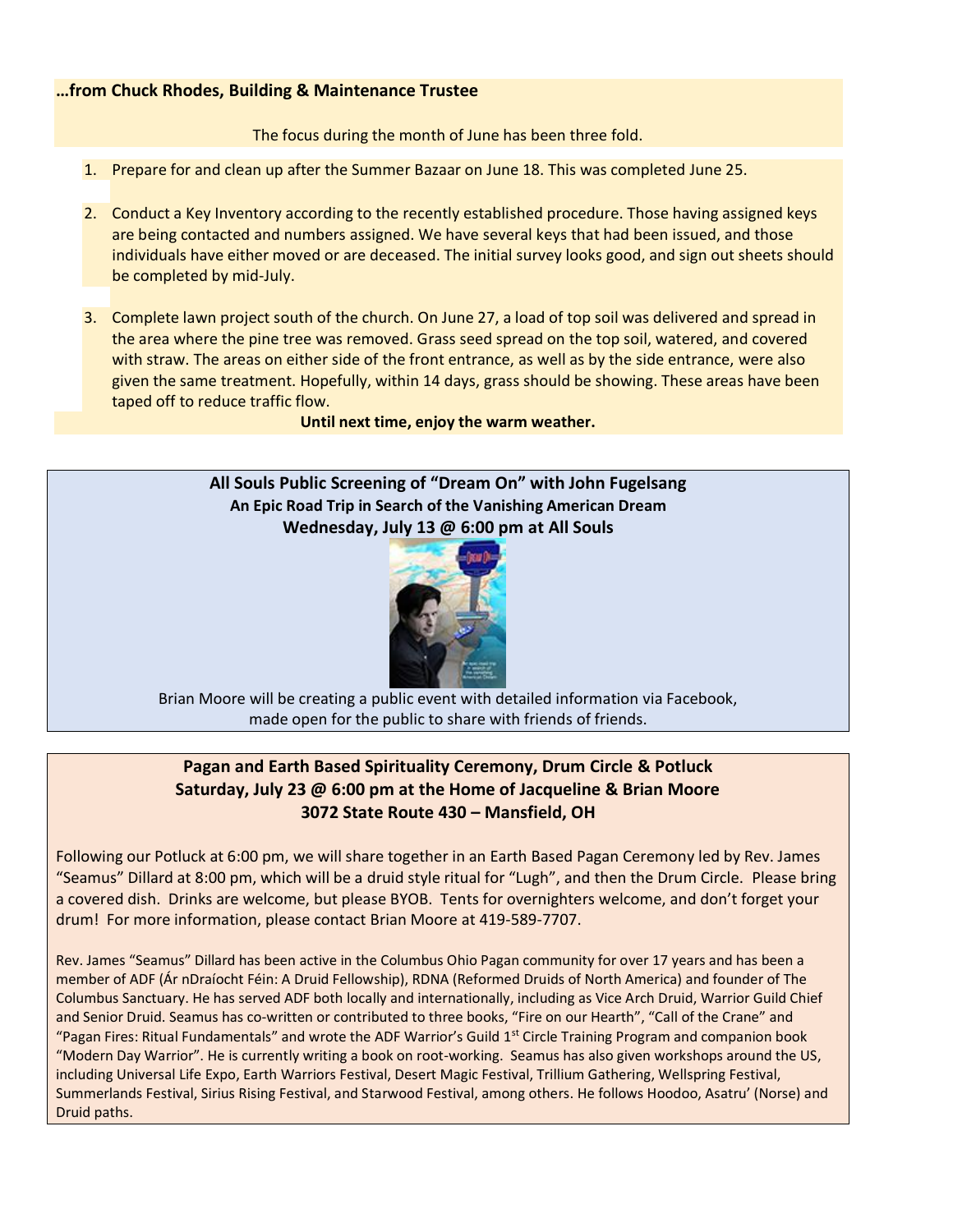#### **...from Liz Hansen, Religious Education Trustee**

#### **CHILDREN'S RE**

The kids have just finished up their class "Love Surrounds Us", which introduced kids to the 7 Principles. Each Principle was assigned a color of the rainbow as we learned it. The 1st Principle (red) which in youth appropriate language is "We believe each & every person is important". The 2nd Principle (orange) "We believe all people should be treated fairly." The 3rd Principle (yellow) "In our congregations, we accept all people & we learn together." The 4th Principle (green) "We believe each person is free to search for what is true and right in life". The 5th Principle (blue) "Everyone deserves a say about the things that concern them". The 6th Principle (indigo) "We believe in working for a peaceful, fair, and free world". The 7th Principle (violet) "We believe in caring for our planet Earth and every living thing that shares it with us". The kids will be sharing a little of what they have learned during an upcoming service.

For the remainder of the summer we won't have formal class for the kids, but if you are interested in leading an activity with them during service (either the entire service or half), please let Liz Hansen know. If you are interested but not sure what to do, see Liz!



#### **ADULT RE**

The Adult RE session scheduled for Sunday, July 3 at 9:00 am in the Fellowship Hall is billed as:

"Bumper Sticker Slogans for All Souls UU Church of Bellville". Talking points for explaining and promoting All Souls at the Gay Pride event July 22-23 and the Bellville Street Fair September 14-17 will be discussed. Everyone is invited!

On June 12, we had an interesting discussion about Will Bowen's book "A Complaint Free World". On July 10 at 9:00 am, we will be watching a YouTube lecture by Will Bowen, which overviews the 21 day complaint free challenge but focuses on the five reasons people complain and how to deal with those

complaints/complainers. If you haven't started your 21 day complaint free challenge by the next meeting date, you can start that day (or any day before then). We'll meet again on July 24 to see how we are doing with our 21 day complaint free challenge.

As always, please let me know if you are interested in facilitating an adult religious education class. I can help you find something which would be a good fit for you.

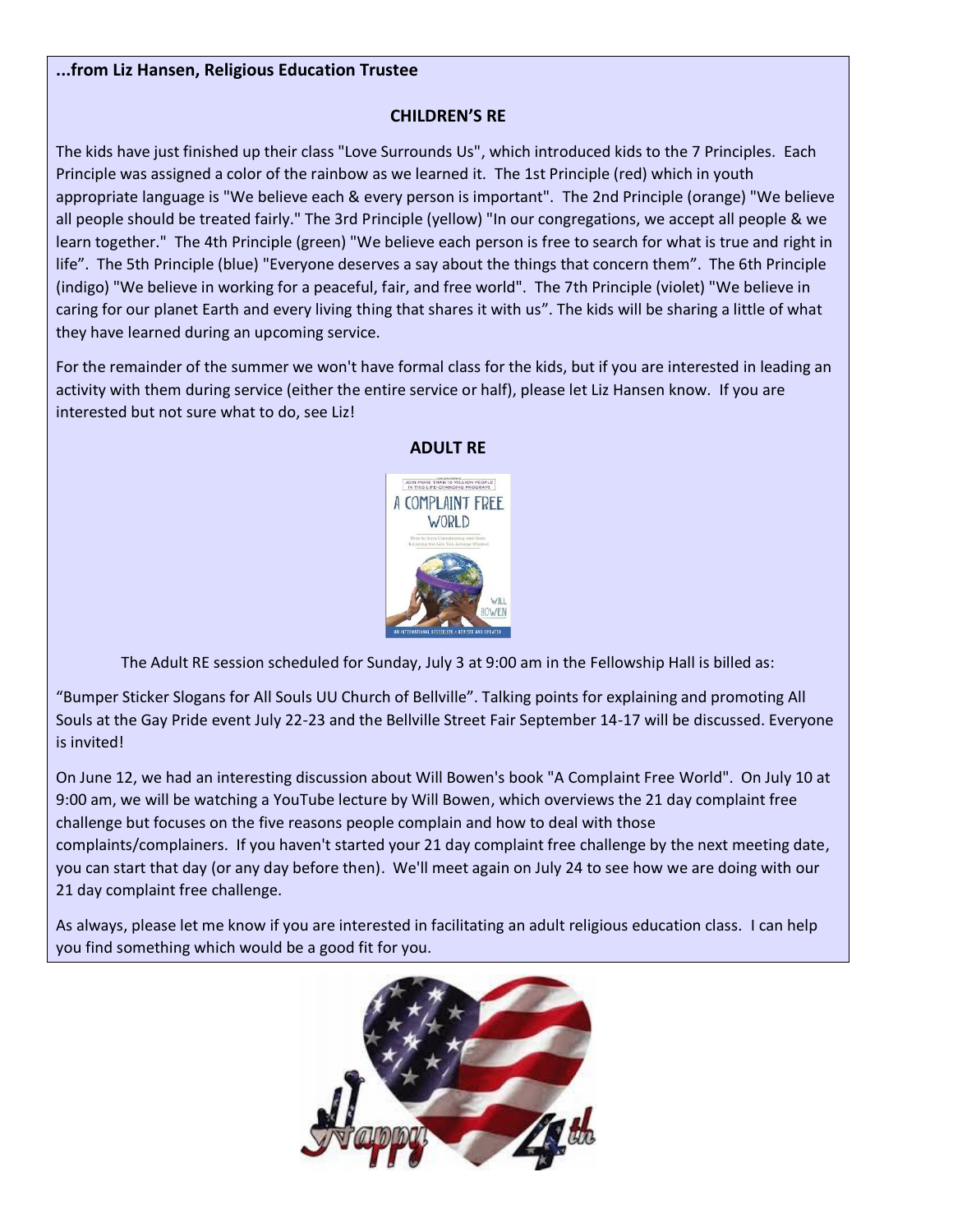#### **...from Art O'Leary, Social Justice/Social Action Trustee**

Greetings everyone! What a month it has been. Contrasts in weather and events have been numerous. I'll open on a personal note. I finally have a diagnosis for my mobility problems. I have normal pressure hydrocephalus. The cause is unknown, and the treatment may require surgery. I am to see a neurosurgeon next month, so keep me in your thoughts. You have all been so very kind, and I appreciate being a part of All Souls so very much.

We continue our dialogue with the Islamic Society of the Mansfield Area (ISMA). Chuck and I attended Friday prayers on the first Friday of Ramadan. The Imam made the point that good deeds and prayers "count double" this month. He observed that the reason fasting is special is that no one knows you are doing it except you and Allah, so it is not a prideful form of worship.

The monthly meeting of the NAACP was taken up with Glenn's report of school board issues and the lack of racial justice in Mansfield. What a surprise! The other main issue was the upcoming national convention in Cincinnati in late July. Several board members will be attending and hope to bring back knowledge and insight in the continuing struggle for equality and justice.

On July 13, All Souls will host a public showing of the film "Dream On", which retraces the visit to the U.S. in the early 19<sup>th</sup> century, describing the American Dream. The film asks the question "What has happened to that Dream?"

The 2<sup>nd</sup> annual Gay Pride Event, including a parade from the Square to South Park and various performances, talks and appearances, is on Friday, July 22 and Saturday, July 23, with the parade on Saturday. We will have a booth and be very visible again this year. A sign-up sheet will be circulated to be at the booth passing out information about All Souls and the UUA and talking with the crowd. It was a lot of fun last year, and I'm looking forward to doing it again this year...and I'll have my scooter! So, I encourage everyone to take a turn at the booth talking to folks who come by...a great opportunity to showcase our commitment to diversity.

Finally, we will be hosting the statewide meeting of FaCT (Faith Communities Together), an environmental faithbased group for promoting social justice. Website: [www.factohio.org.](http://www.factohio.org/)

Ron Prosek (phone: 440-974-2035 and email: [rprosek.factohio@gmail.com\)](mailto:rprosek.factohio@gmail.com) is president of the organization. He is a long-time member of East Shore UU Church in Kirtland, OH, where he is currently the Social Justice Chair. The event will be September 24 from around noon until mid-afternoon. Put it on your calendar and plan to attend. This is another opportunity to be visible as a church that stands for progressive values and issues.

|        |     | Until next time |  |  |
|--------|-----|-----------------|--|--|
| Peace. |     |                 |  |  |
|        | Art |                 |  |  |

| ALL SOULS BOARD OFFICERS (2016-2017) |                                                     |  |  |
|--------------------------------------|-----------------------------------------------------|--|--|
|                                      | Ann Kilgore - President Irene Maginniss - Secretary |  |  |
| Jay Gilbert - V.P.                   | Joanne Gillum - Treasurer                           |  |  |
| <b>TRUSTEES</b>                      |                                                     |  |  |
| Kristy Mandeville - Finance          | Chuck Rhodes - Bldg. & Maint.                       |  |  |
| Liz Hansen $-RE$                     | Art O'Leary - Social Justice/Action                 |  |  |

Bruce Kilgore – Fellowship Karen Gotter – Pastoral Care Brian Moore – Pulpit & W'ship – Media, Adv. & Growth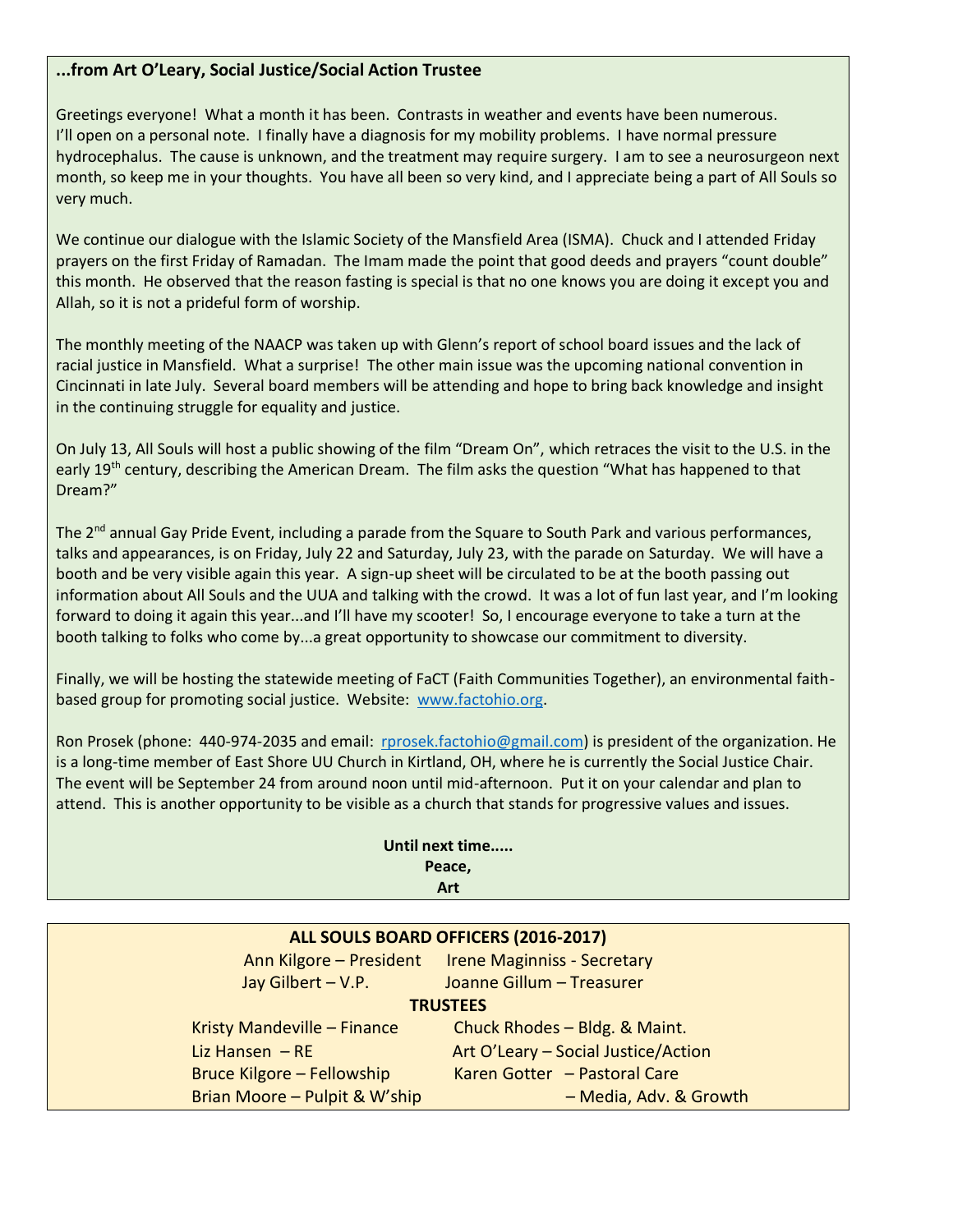#### **…from Brian Moore, Pulpit & Worship Trustee**

## **Greetings from the Pulpit Chair**

#### **"THE INHERENT WORTH AND DIGNITY OF EVERY PERSON"**

The first Principle is the one that affirms and reminds us that all people have inherent worth and dignity. It is this Principle that recognizes our common humanity, our common worth, and even our common ability to screw up. In an address to a large group of Unitarian Universalist ministers a few years ago, the great Christian preacher and social activist, William Sloane Coffin, reminded his listeners that St. Paul was right by noting that "All have sinned and fallen short of the glory of God". "At least we're one in sin," said Coffin, "which is no mean bond, because it precludes the possibility of separation through judgement. That's the meaning of the scriptural injunction 'Judge not, that ye be not judged." Love is really what the first UU Principle is all about. It is a radical love that challenges us to seek not separation, but relationship and connection.

# **July Pulpit Schedule**

#### **July 3**

**Speaker**: Laura Burns **Title**: "Action Needed"

**Topic**: Each person is responsible to care not only for themselves, but for each other. All too often we forget the actions needed are ones based in respect and care for treasures within our souls, shared with others.

**Leader**: Teasha Sargent **Music**: Trio Alla Breve

# **July 4 - Independence Day**

#### **July 10**

**Speaker**: Dr. Walter Kania

**Title:** "Why Be Nice?"

**Topic:** Every day we make choices about how to act or how to react to whatever is occurring in our lives. Every encounter we have with others is either a "Holy Instant" or a "Holy Encounter". The word "Namaste'" that is used as a greeting in the Near East includes a forward bending motion with clasped hands and honors the essence of Spirit in both persons. Each encounter that has this greeting acknowledges the "Oneness" of the two parties and indicates that all meetings between people are "Holy Encounters". Following Game 7 of the NBA finals, Steph Curry and Kyrie Irving, Dramond Green and LeBron James each hugged the other. Weren't they warriors in a fierce athletic combat of skills? Does being nice make you a loser? Does forgiveness become a powerful dynamic of human life? Discover now for yourself "The Power of Nice".

**Leader**: Brian Moore **Music**: Ayesha Manley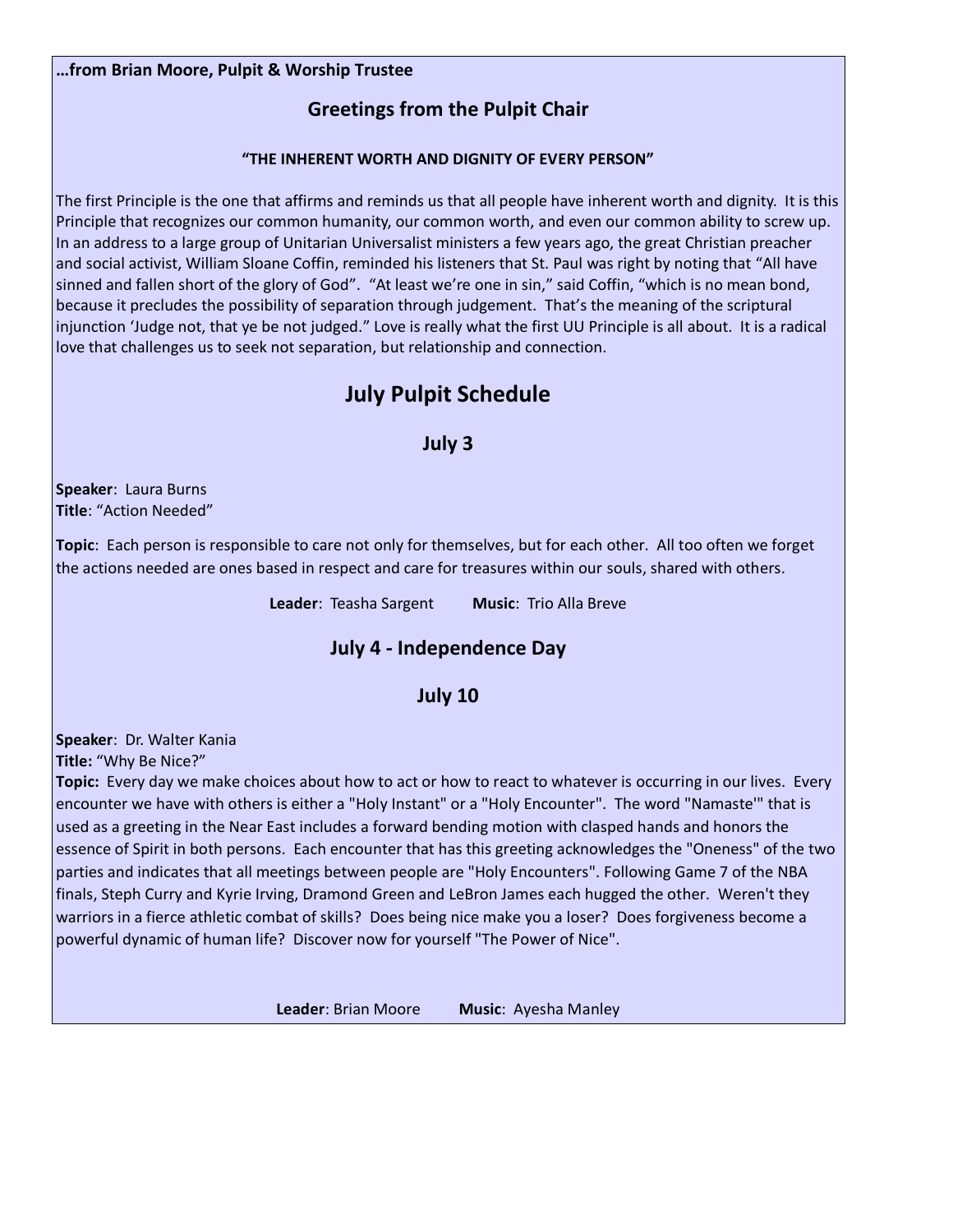## **July 17**

**Speaker**: Prof. Ric S. Sheffield

**Title:** "Into the Light: A Look at Modern Day Slavery 150 Years after Emancipation"

**Topic:** Consistent with Unitarian Universalist guiding principles, this talk will emphasize the First Principle, "The inherent worth and dignity of every person". Given that last year this nation celebrated the 150th anniversary of the ratification of the 13th amendment in 1865, an act thought to have forever banished slavery from the United States, it seems appropriate to raise questions about whether such was the case. While by constitutional mandate slavery is no longer legally permitted in this country, there is substantial evidence that the enslavement of human beings has persisted. I will offer some remarks about the forms in which slavery continues to plague our nation and why we must all commit ourselves to its eradication.

**Leader**: Bruce Kilgore **Music**: Trio Alla Breve

**July 24**

**Speaker:** Aloys Kamwithi

**Title**: "God without Religion and Religion without God"

**Topic**: The contents of Aloys' presentation will be faithfully informed by the breadth and depth of intellectual and practical parameters encompassed by the 4<sup>th</sup> Unitarian Universalist Principle: "Engagement with a Free and Responsible Search for Truth and Meaning".

**Leader**: Cheryl Church **Music**: Ayesha Manley

## **July 31**

**Speaker**: Pastor William Humphrey

**Title**: "Deeds Not Creeds- A Talk on Social Justice"

**Topic**: We will explore aspects of the living tradition of human wisdom and spirituality, drawn of science, poetry, scripture, and personal experience.

**Leader**: Reed Richmond **Music**: Ayesha Manley





**Peace, Love and Namaste to All Souls**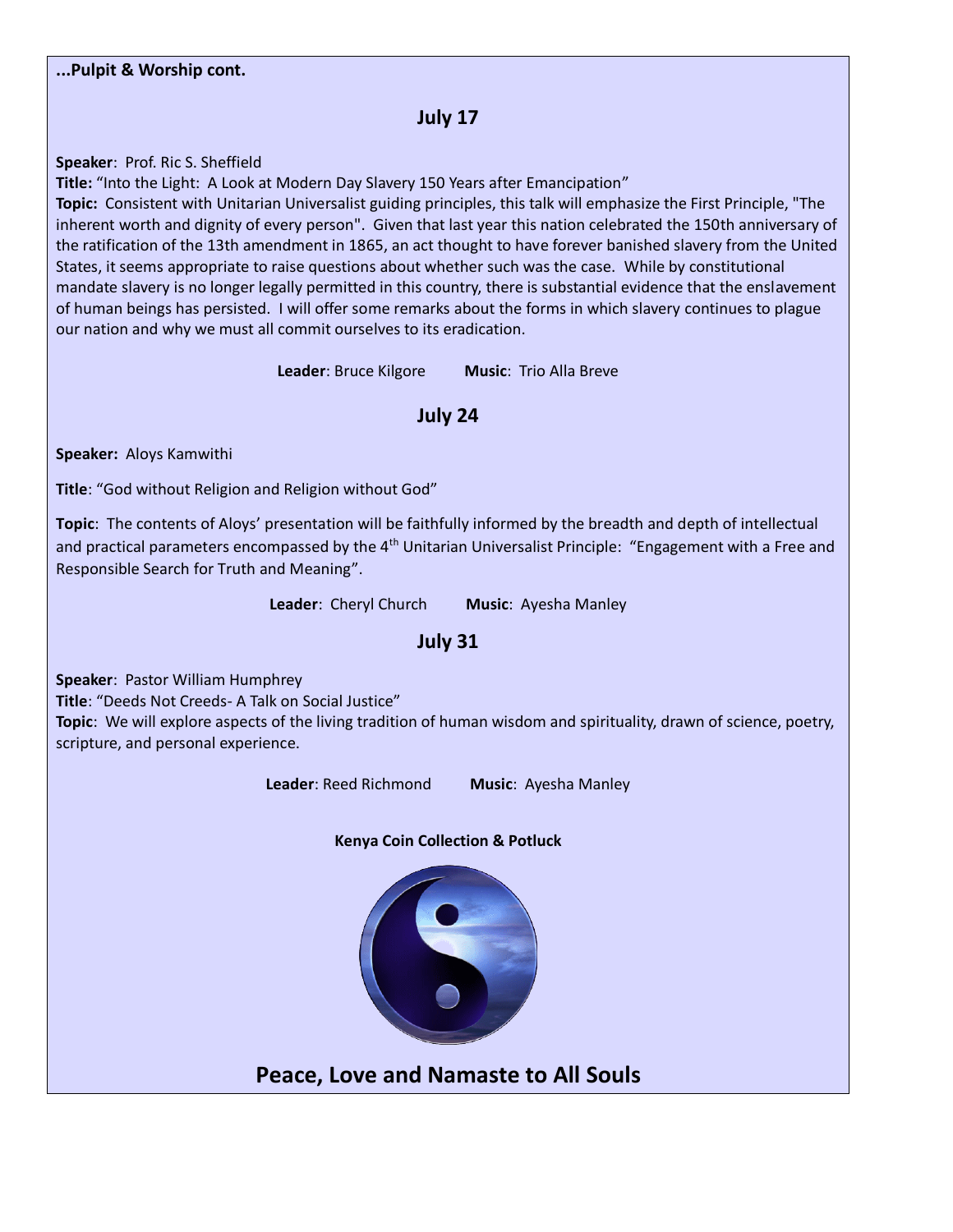# **All Souls Bazaar & Luncheon**

# **That's all she wrote...glad that's over!**

Thank you to ALL! Our new date, coupled with the city wide sale, created some new challenges, but most would agree we were again reminded of a vibrant group of volunteers who put forth strong and supportive efforts that were needed to make that day a success. Every effort, sale, donation, bit of help, participation, sale, etc., upstairs, outside and downstairs— Supports our Church!

People Liked Everything but especially: Displays on the Lawn (like we used to have) and Tao Bridge Music! Rain Drop Sun Catchers & Beautiful display! \*Great Food and Hospitality Downstairs (more about that elsewhere) An impressive collection of Fine Jewelry, many Handcrafted!

Creative Customers with Repurposing and Decorating Ideas liked our unique mix of Old Windows, canning jars and more.

Members and friends welcomed the push to get that attic and closet cleaned out and started long before the event - bringing their unique items labeled and ready for the sale. Our crew sorted, priced, labeled, cleaned & shined, organized, arranged, and tagged the variety of donated items. Saturday we carried, arranged, displayed, clerked, took cash, talked, sold, and bargained.

> Much appreciation goes to the Bazaar Crew: LD, Sandy M, Sahvanna, Ed F, Johnnie, Mike G, Joanne G, Karen G, Charity J, Darian & friend, Catherine M, Brian M, Jackie M, Glenn M, Marqua M, Chuck R, Judy S, Marjorie S, Morley S, Linda W (and Luncheon Crew Ann K, Bruce K, Kristy M, Art O, Shelley M, Cheryl C, Jay G, Joan R and Reed R). Many folks continue to help when and where as needed, and do double duties!

Not all names are known or acknowledged. Please remember that your presence is always welcomed just to check us out! (I know one person that would come for just that butterscotch pie.) Most would agree that just coming to chat can be welcome. A small crowd draws a bigger crowd. If you were not able to attend the sale, but still want to help, some small items might be downstairs and available with a donation that could help us get closer to our Bazaar budget. Look for fused glass pendants, Rain Drop Sun catchers, All Souls window cards, etc.

**You are valued and appreciated for ALL you do for All Souls!**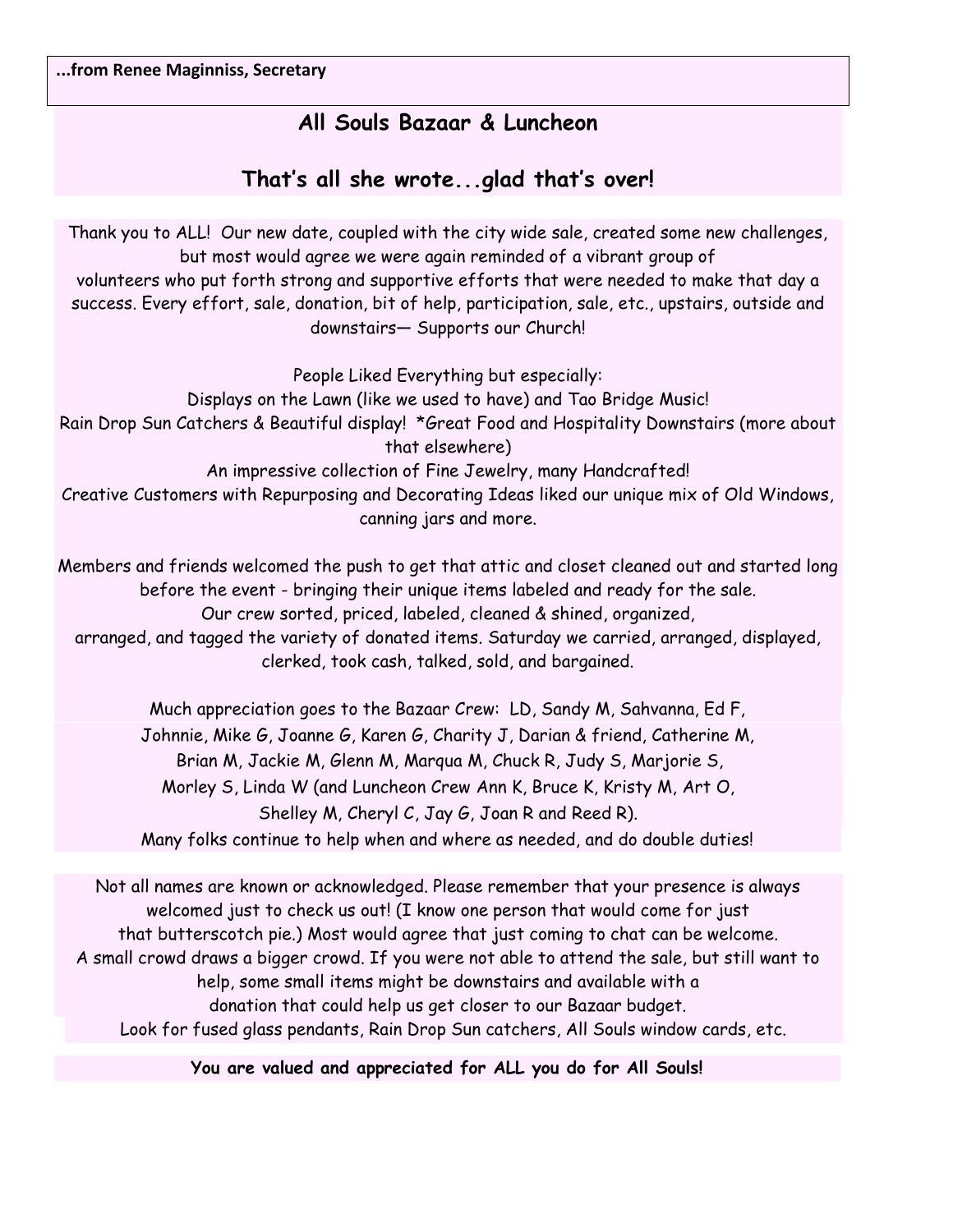# **Living Lotus Zen Sangha July Schedule**

## **BOOK DISCUSSION**

**Monday, July 11: 6:30pm - 8:00 pm at Relax, It's Just Coffee - 105 N. Main St., Mansfield, OH**

Sangha members and friends are invited for coffee and informal discussion over a case in this Zen book. **Books: "The Gateless Barrier" by Robert Aitken**Transl. by Robert Aitken Roshi ISBN# 0865474427 North Point Press (1991) **"The Hidden Lamp"** Edited by Florence Caplow & Susan Moon ISBN# 9780861716593 Wisdom Publications (2013)

> **Suggested Selections to Have Read before Discussion "THE GATELESS BARRIER"** - "Case #13- "Te-shan: Bowls in Hand" **"THE HIDDEN LAMP" -** TBA

**NEED NOT TO HAVE ATTENDED PREVIOUS SESSIONS TO jump in!** Bring your thoughts, notes, insights and confusions and a friend!



## **ZAZEN & SERVICE**

**Monday, July 25 @ 6:30 pm – 8:30 pm at All Souls Unitarian Universalist Church**

The church is opened at 6:00 p.m., please enter from the side door. We sit upstairs. Loaner meditation cushions (Zafus & Zabutons) are available as well as pews for those who prefer/need to sit.

Everyone is welcome to practice with us! No previous meditation experience necessary.

**Schedule**

6:00pm-6:30pm – (Church Opened – Fellowship and Introduction to Meditation for Beginners) 6:30pm-6:50pm - Zazen (Sitting Meditation) 6:50pm-7:00pm - Kinhin (Walking Meditation)

7:00pm-7:20pm - Zazen – (Second Period of Zazen)

7:20pm-7:30pm - Liturgy – (Heart Sutra, Chanting and Prostrations)

7:30pm-8:00pm – (Sangha Discussion & Business)

Brief Beginner's guide to Zazen & Kinhin: [http://global.sotozen-net.or.jp/eng/practice/zazen/howto/index.html](http://l.facebook.com/?u=http%3A%2F%2Fglobal.sotozen-net.or.jp%2Feng%2Fpractice%2Fzazen%2Fhowto%2Findex.html&e=ATOXqawJM1--9N9v8oPw8oyhjopfFmZVyt2JFfRZL-qFiiYq8uBExuSIEUOSpg)

For more info, find us on Facebook or visit our webpage, and request to be added to our monthly newsletter.

In gassho, Jacqueline Moore